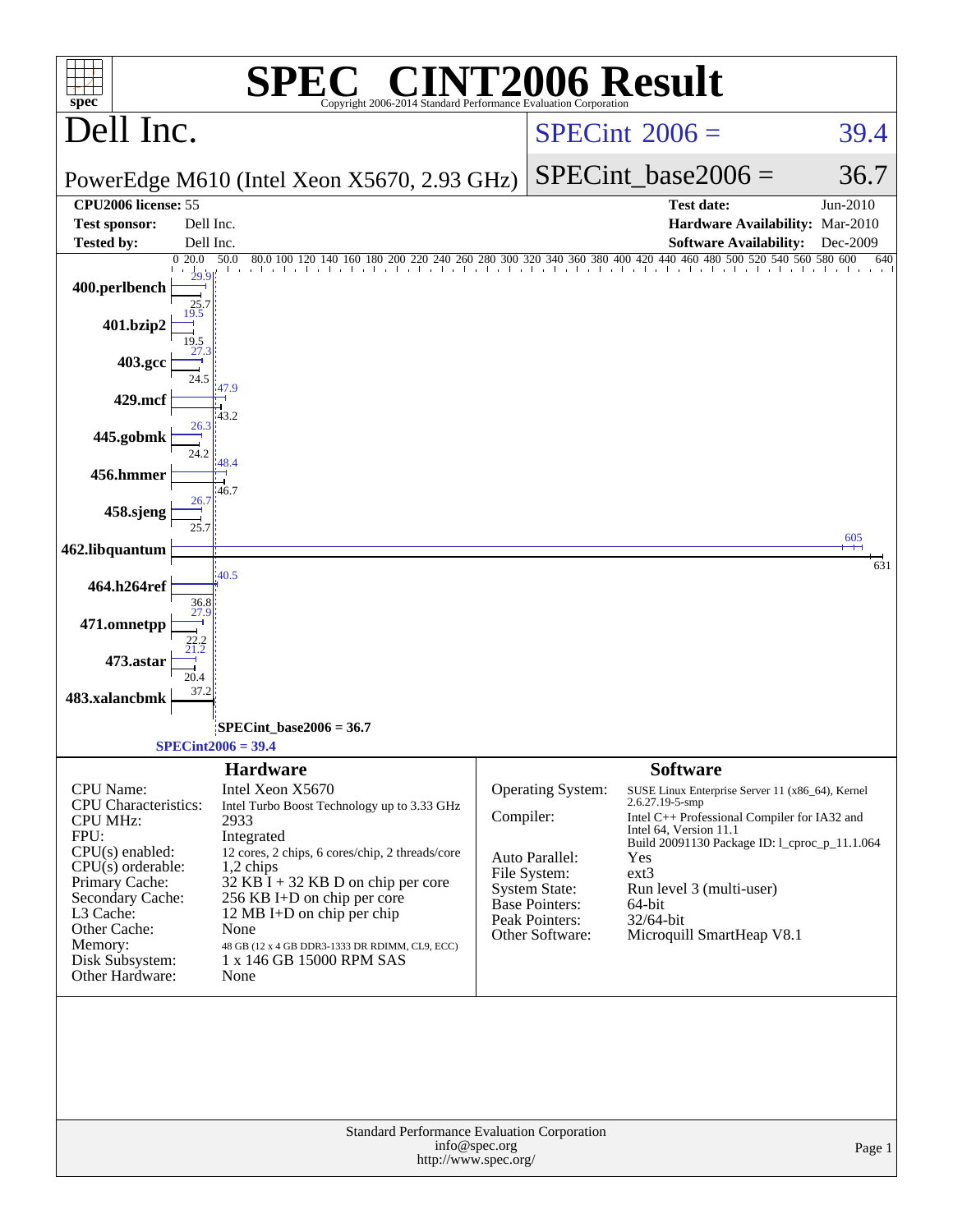

# **[SPEC CINT2006 Result](http://www.spec.org/auto/cpu2006/Docs/result-fields.html#SPECCINT2006Result)**

# Dell Inc.

### $SPECint2006 = 39.4$  $SPECint2006 = 39.4$

PowerEdge M610 (Intel Xeon X5670, 2.93 GHz)

**[CPU2006 license:](http://www.spec.org/auto/cpu2006/Docs/result-fields.html#CPU2006license)** 55 **[Test date:](http://www.spec.org/auto/cpu2006/Docs/result-fields.html#Testdate)** Jun-2010

 $SPECTnt\_base2006 = 36.7$ 

**[Test sponsor:](http://www.spec.org/auto/cpu2006/Docs/result-fields.html#Testsponsor)** Dell Inc. **[Hardware Availability:](http://www.spec.org/auto/cpu2006/Docs/result-fields.html#HardwareAvailability)** Mar-2010 **[Tested by:](http://www.spec.org/auto/cpu2006/Docs/result-fields.html#Testedby)** Dell Inc. **[Software Availability:](http://www.spec.org/auto/cpu2006/Docs/result-fields.html#SoftwareAvailability)** Dec-2009

#### **[Results Table](http://www.spec.org/auto/cpu2006/Docs/result-fields.html#ResultsTable)**

|                                                                                                        | <b>Base</b>    |       |                |              |                | <b>Peak</b> |                |              |                |              |                |              |
|--------------------------------------------------------------------------------------------------------|----------------|-------|----------------|--------------|----------------|-------------|----------------|--------------|----------------|--------------|----------------|--------------|
| <b>Benchmark</b>                                                                                       | <b>Seconds</b> | Ratio | <b>Seconds</b> | <b>Ratio</b> | <b>Seconds</b> | Ratio       | <b>Seconds</b> | <b>Ratio</b> | <b>Seconds</b> | <b>Ratio</b> | <b>Seconds</b> | <b>Ratio</b> |
| $400.$ perlbench                                                                                       | 383            | 25.5  | 379            | 25.8         | 380            | 25.7        | 325            | 30.0         | 326            | 29.9         | 327            | 29.9         |
| 401.bzip2                                                                                              | 495            | 19.5  | 495            | 19.5         | 494            | 19.5        | 494            | 19.5         | 494            | 19.5         | 495            | 19.5         |
| $403.\text{gcc}$                                                                                       | 329            | 24.5  | 328            | 24.5         | 329            | 24.4        | 295            | 27.3         | 299            | 26.9         | 294            | 27.4         |
| $429$ .mcf                                                                                             | 208            | 43.9  | 211            | 43.2         | 211            | 43.1        | 191            | 47.8         | 190            | 48.0         | <b>190</b>     | 47.9         |
| $445$ .gobmk                                                                                           | 433            | 24.2  | 434            | 24.2         | 435            | 24.1        | 399            | 26.3         | 399            | 26.3         | 399            | 26.3         |
| 456.hmmer                                                                                              | 200            | 46.7  | 201            | 46.5         | 198            | 47.1        | 193            | 48.4         | 193            | 48.4         | 193            | 48.4         |
| $458$ .sjeng                                                                                           | 470            | 25.7  | 471            | 25.7         | 469            | 25.8        | 455            | 26.6         | 453            | 26.7         | 453            | 26.7         |
| 462.libquantum                                                                                         | 33.4           | 620   | 32.8           | 631          | 32.8           | <u>631</u>  | 33.8           | 613          | 34.2           | 605          | 34.8           | 595          |
| 464.h264ref                                                                                            | 607            | 36.5  | 601            | 36.8         | 602            | 36.8        | 546            | 40.5         | 546            | 40.5         | 545            | 40.6         |
| 471.omnetpp                                                                                            | 285            | 21.9  | 282            | 22.2         | 282            | 22.2        | 227            | 27.6         | 224            | 27.9         | 224            | 27.9         |
| $473.$ astar                                                                                           | 345            | 20.4  | 344            | 20.4         | 345            | 20.3        | 331            | 21.2         | 332            | 21.2         | 326            | 21.5         |
| 483.xalancbmk                                                                                          | 185            | 37.2  | 186            | 37.1         | 185            | 37.4        | 185            | 37.2         | 186            | 37.1         | 185            | 37.4         |
| Decute ennear in the order in which they were run. Pold underlined text indicates a median measurement |                |       |                |              |                |             |                |              |                |              |                |              |

Results appear in the [order in which they were run.](http://www.spec.org/auto/cpu2006/Docs/result-fields.html#RunOrder) Bold underlined text [indicates a median measurement.](http://www.spec.org/auto/cpu2006/Docs/result-fields.html#Median)

#### **[Operating System Notes](http://www.spec.org/auto/cpu2006/Docs/result-fields.html#OperatingSystemNotes)**

'ulimit -s unlimited' was used to set the stacksize to unlimited prior to run

#### **[Platform Notes](http://www.spec.org/auto/cpu2006/Docs/result-fields.html#PlatformNotes)**

 BIOS Settings: Power Management = Maximum Performance (Default = Active Power Controller) Data Reuse = Disabled (Default = Enabled)

#### **[General Notes](http://www.spec.org/auto/cpu2006/Docs/result-fields.html#GeneralNotes)**

 Binaries were compiled on SLES 10 with Binutils 2.18.50.0.7.20080502 OMP\_NUM\_THREADS set to number of cores KMP\_AFFINITY set to granularity=fine,scatter

## **[Base Compiler Invocation](http://www.spec.org/auto/cpu2006/Docs/result-fields.html#BaseCompilerInvocation)**

[C benchmarks](http://www.spec.org/auto/cpu2006/Docs/result-fields.html#Cbenchmarks): [icc -m64](http://www.spec.org/cpu2006/results/res2010q3/cpu2006-20100719-12596.flags.html#user_CCbase_intel_icc_64bit_f346026e86af2a669e726fe758c88044)

[C++ benchmarks:](http://www.spec.org/auto/cpu2006/Docs/result-fields.html#CXXbenchmarks) [icpc -m64](http://www.spec.org/cpu2006/results/res2010q3/cpu2006-20100719-12596.flags.html#user_CXXbase_intel_icpc_64bit_fc66a5337ce925472a5c54ad6a0de310)

> Standard Performance Evaluation Corporation [info@spec.org](mailto:info@spec.org) <http://www.spec.org/>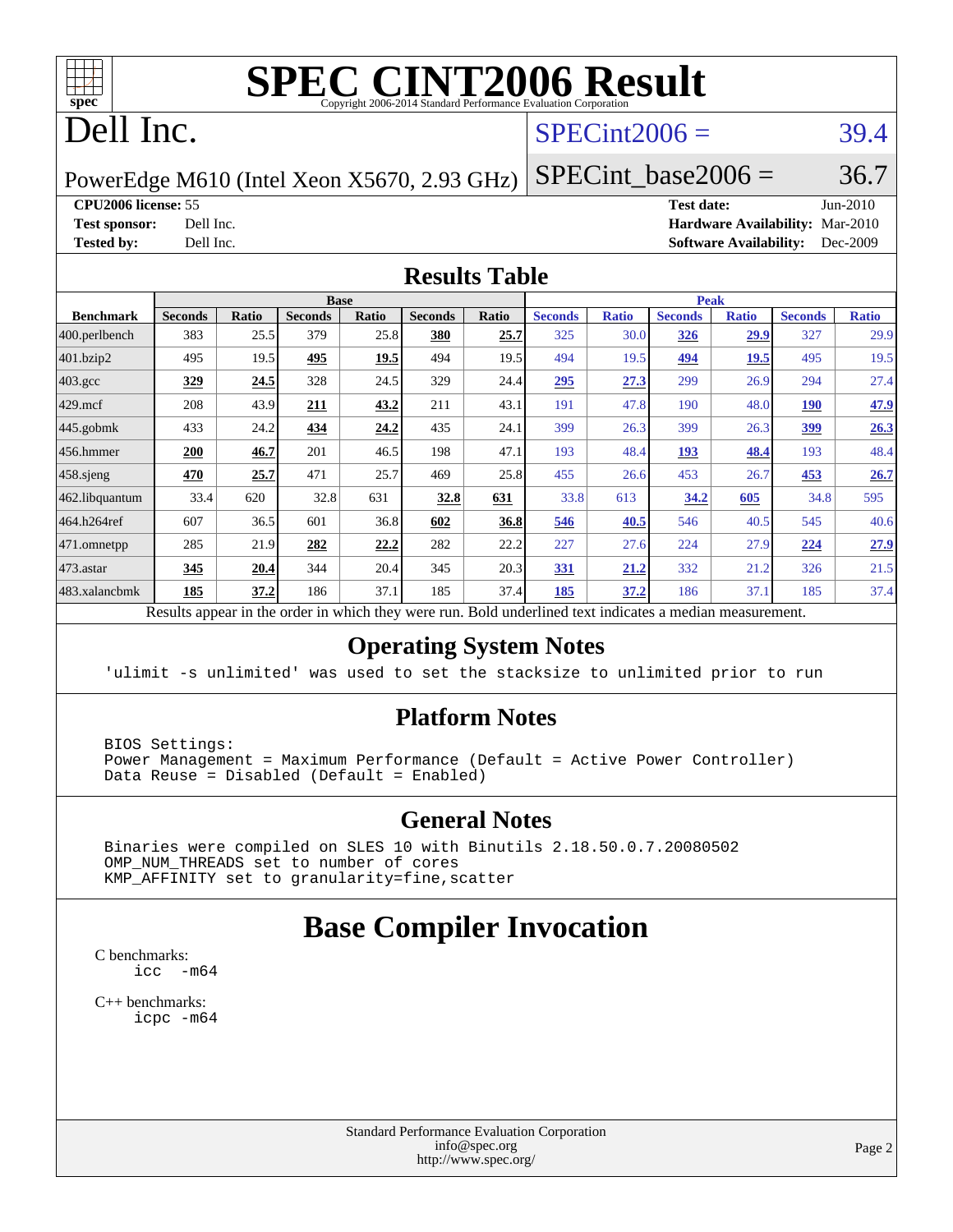

# **[SPEC CINT2006 Result](http://www.spec.org/auto/cpu2006/Docs/result-fields.html#SPECCINT2006Result)**

# Dell Inc.

 $SPECint2006 = 39.4$  $SPECint2006 = 39.4$ 

PowerEdge M610 (Intel Xeon X5670, 2.93 GHz)

SPECint base2006 =  $36.7$ 

**[CPU2006 license:](http://www.spec.org/auto/cpu2006/Docs/result-fields.html#CPU2006license)** 55 **[Test date:](http://www.spec.org/auto/cpu2006/Docs/result-fields.html#Testdate)** Jun-2010 **[Test sponsor:](http://www.spec.org/auto/cpu2006/Docs/result-fields.html#Testsponsor)** Dell Inc. **[Hardware Availability:](http://www.spec.org/auto/cpu2006/Docs/result-fields.html#HardwareAvailability)** Mar-2010 **[Tested by:](http://www.spec.org/auto/cpu2006/Docs/result-fields.html#Testedby)** Dell Inc. **[Software Availability:](http://www.spec.org/auto/cpu2006/Docs/result-fields.html#SoftwareAvailability)** Dec-2009

#### **[Base Portability Flags](http://www.spec.org/auto/cpu2006/Docs/result-fields.html#BasePortabilityFlags)**

 400.perlbench: [-DSPEC\\_CPU\\_LP64](http://www.spec.org/cpu2006/results/res2010q3/cpu2006-20100719-12596.flags.html#b400.perlbench_basePORTABILITY_DSPEC_CPU_LP64) [-DSPEC\\_CPU\\_LINUX\\_X64](http://www.spec.org/cpu2006/results/res2010q3/cpu2006-20100719-12596.flags.html#b400.perlbench_baseCPORTABILITY_DSPEC_CPU_LINUX_X64) 401.bzip2: [-DSPEC\\_CPU\\_LP64](http://www.spec.org/cpu2006/results/res2010q3/cpu2006-20100719-12596.flags.html#suite_basePORTABILITY401_bzip2_DSPEC_CPU_LP64) 403.gcc: [-DSPEC\\_CPU\\_LP64](http://www.spec.org/cpu2006/results/res2010q3/cpu2006-20100719-12596.flags.html#suite_basePORTABILITY403_gcc_DSPEC_CPU_LP64) 429.mcf: [-DSPEC\\_CPU\\_LP64](http://www.spec.org/cpu2006/results/res2010q3/cpu2006-20100719-12596.flags.html#suite_basePORTABILITY429_mcf_DSPEC_CPU_LP64) 445.gobmk: [-DSPEC\\_CPU\\_LP64](http://www.spec.org/cpu2006/results/res2010q3/cpu2006-20100719-12596.flags.html#suite_basePORTABILITY445_gobmk_DSPEC_CPU_LP64) 456.hmmer: [-DSPEC\\_CPU\\_LP64](http://www.spec.org/cpu2006/results/res2010q3/cpu2006-20100719-12596.flags.html#suite_basePORTABILITY456_hmmer_DSPEC_CPU_LP64) 458.sjeng: [-DSPEC\\_CPU\\_LP64](http://www.spec.org/cpu2006/results/res2010q3/cpu2006-20100719-12596.flags.html#suite_basePORTABILITY458_sjeng_DSPEC_CPU_LP64) 462.libquantum: [-DSPEC\\_CPU\\_LP64](http://www.spec.org/cpu2006/results/res2010q3/cpu2006-20100719-12596.flags.html#suite_basePORTABILITY462_libquantum_DSPEC_CPU_LP64) [-DSPEC\\_CPU\\_LINUX](http://www.spec.org/cpu2006/results/res2010q3/cpu2006-20100719-12596.flags.html#b462.libquantum_baseCPORTABILITY_DSPEC_CPU_LINUX) 464.h264ref: [-DSPEC\\_CPU\\_LP64](http://www.spec.org/cpu2006/results/res2010q3/cpu2006-20100719-12596.flags.html#suite_basePORTABILITY464_h264ref_DSPEC_CPU_LP64) 471.omnetpp: [-DSPEC\\_CPU\\_LP64](http://www.spec.org/cpu2006/results/res2010q3/cpu2006-20100719-12596.flags.html#suite_basePORTABILITY471_omnetpp_DSPEC_CPU_LP64) 473.astar: [-DSPEC\\_CPU\\_LP64](http://www.spec.org/cpu2006/results/res2010q3/cpu2006-20100719-12596.flags.html#suite_basePORTABILITY473_astar_DSPEC_CPU_LP64) 483.xalancbmk: [-DSPEC\\_CPU\\_LP64](http://www.spec.org/cpu2006/results/res2010q3/cpu2006-20100719-12596.flags.html#suite_basePORTABILITY483_xalancbmk_DSPEC_CPU_LP64) [-DSPEC\\_CPU\\_LINUX](http://www.spec.org/cpu2006/results/res2010q3/cpu2006-20100719-12596.flags.html#b483.xalancbmk_baseCXXPORTABILITY_DSPEC_CPU_LINUX)

#### **[Base Optimization Flags](http://www.spec.org/auto/cpu2006/Docs/result-fields.html#BaseOptimizationFlags)**

[C benchmarks](http://www.spec.org/auto/cpu2006/Docs/result-fields.html#Cbenchmarks):

[-xSSE4.2](http://www.spec.org/cpu2006/results/res2010q3/cpu2006-20100719-12596.flags.html#user_CCbase_f-xSSE42_f91528193cf0b216347adb8b939d4107) [-ipo](http://www.spec.org/cpu2006/results/res2010q3/cpu2006-20100719-12596.flags.html#user_CCbase_f-ipo) [-O3](http://www.spec.org/cpu2006/results/res2010q3/cpu2006-20100719-12596.flags.html#user_CCbase_f-O3) [-no-prec-div](http://www.spec.org/cpu2006/results/res2010q3/cpu2006-20100719-12596.flags.html#user_CCbase_f-no-prec-div) [-static](http://www.spec.org/cpu2006/results/res2010q3/cpu2006-20100719-12596.flags.html#user_CCbase_f-static) [-parallel](http://www.spec.org/cpu2006/results/res2010q3/cpu2006-20100719-12596.flags.html#user_CCbase_f-parallel) [-opt-prefetch](http://www.spec.org/cpu2006/results/res2010q3/cpu2006-20100719-12596.flags.html#user_CCbase_f-opt-prefetch)

[C++ benchmarks:](http://www.spec.org/auto/cpu2006/Docs/result-fields.html#CXXbenchmarks)

[-xSSE4.2](http://www.spec.org/cpu2006/results/res2010q3/cpu2006-20100719-12596.flags.html#user_CXXbase_f-xSSE42_f91528193cf0b216347adb8b939d4107) [-ipo](http://www.spec.org/cpu2006/results/res2010q3/cpu2006-20100719-12596.flags.html#user_CXXbase_f-ipo) [-O3](http://www.spec.org/cpu2006/results/res2010q3/cpu2006-20100719-12596.flags.html#user_CXXbase_f-O3) [-no-prec-div](http://www.spec.org/cpu2006/results/res2010q3/cpu2006-20100719-12596.flags.html#user_CXXbase_f-no-prec-div) [-opt-prefetch](http://www.spec.org/cpu2006/results/res2010q3/cpu2006-20100719-12596.flags.html#user_CXXbase_f-opt-prefetch) [-Wl,-z,muldefs](http://www.spec.org/cpu2006/results/res2010q3/cpu2006-20100719-12596.flags.html#user_CXXbase_link_force_multiple1_74079c344b956b9658436fd1b6dd3a8a) [-L/home/cmplr/usr3/alrahate/cpu2006.1.1.ic11.1/libic11.1-64bit -lsmartheap64](http://www.spec.org/cpu2006/results/res2010q3/cpu2006-20100719-12596.flags.html#user_CXXbase_SmartHeap64_e2306cda84805d1ab360117a79ff779c)

#### **[Base Other Flags](http://www.spec.org/auto/cpu2006/Docs/result-fields.html#BaseOtherFlags)**

[C benchmarks](http://www.spec.org/auto/cpu2006/Docs/result-fields.html#Cbenchmarks):

403.gcc: [-Dalloca=\\_alloca](http://www.spec.org/cpu2006/results/res2010q3/cpu2006-20100719-12596.flags.html#b403.gcc_baseEXTRA_CFLAGS_Dalloca_be3056838c12de2578596ca5467af7f3)

## **[Peak Compiler Invocation](http://www.spec.org/auto/cpu2006/Docs/result-fields.html#PeakCompilerInvocation)**

[C benchmarks \(except as noted below\)](http://www.spec.org/auto/cpu2006/Docs/result-fields.html#Cbenchmarksexceptasnotedbelow):

[icc -m64](http://www.spec.org/cpu2006/results/res2010q3/cpu2006-20100719-12596.flags.html#user_CCpeak_intel_icc_64bit_f346026e86af2a669e726fe758c88044)

400.perlbench: [icc -m32](http://www.spec.org/cpu2006/results/res2010q3/cpu2006-20100719-12596.flags.html#user_peakCCLD400_perlbench_intel_icc_32bit_a6a621f8d50482236b970c6ac5f55f93)

429.mcf: [icc -m32](http://www.spec.org/cpu2006/results/res2010q3/cpu2006-20100719-12596.flags.html#user_peakCCLD429_mcf_intel_icc_32bit_a6a621f8d50482236b970c6ac5f55f93)

445.gobmk: [icc -m32](http://www.spec.org/cpu2006/results/res2010q3/cpu2006-20100719-12596.flags.html#user_peakCCLD445_gobmk_intel_icc_32bit_a6a621f8d50482236b970c6ac5f55f93)

464.h264ref: [icc -m32](http://www.spec.org/cpu2006/results/res2010q3/cpu2006-20100719-12596.flags.html#user_peakCCLD464_h264ref_intel_icc_32bit_a6a621f8d50482236b970c6ac5f55f93)

[C++ benchmarks \(except as noted below\):](http://www.spec.org/auto/cpu2006/Docs/result-fields.html#CXXbenchmarksexceptasnotedbelow) [icpc -m64](http://www.spec.org/cpu2006/results/res2010q3/cpu2006-20100719-12596.flags.html#user_CXXpeak_intel_icpc_64bit_fc66a5337ce925472a5c54ad6a0de310)

Continued on next page

Standard Performance Evaluation Corporation [info@spec.org](mailto:info@spec.org) <http://www.spec.org/>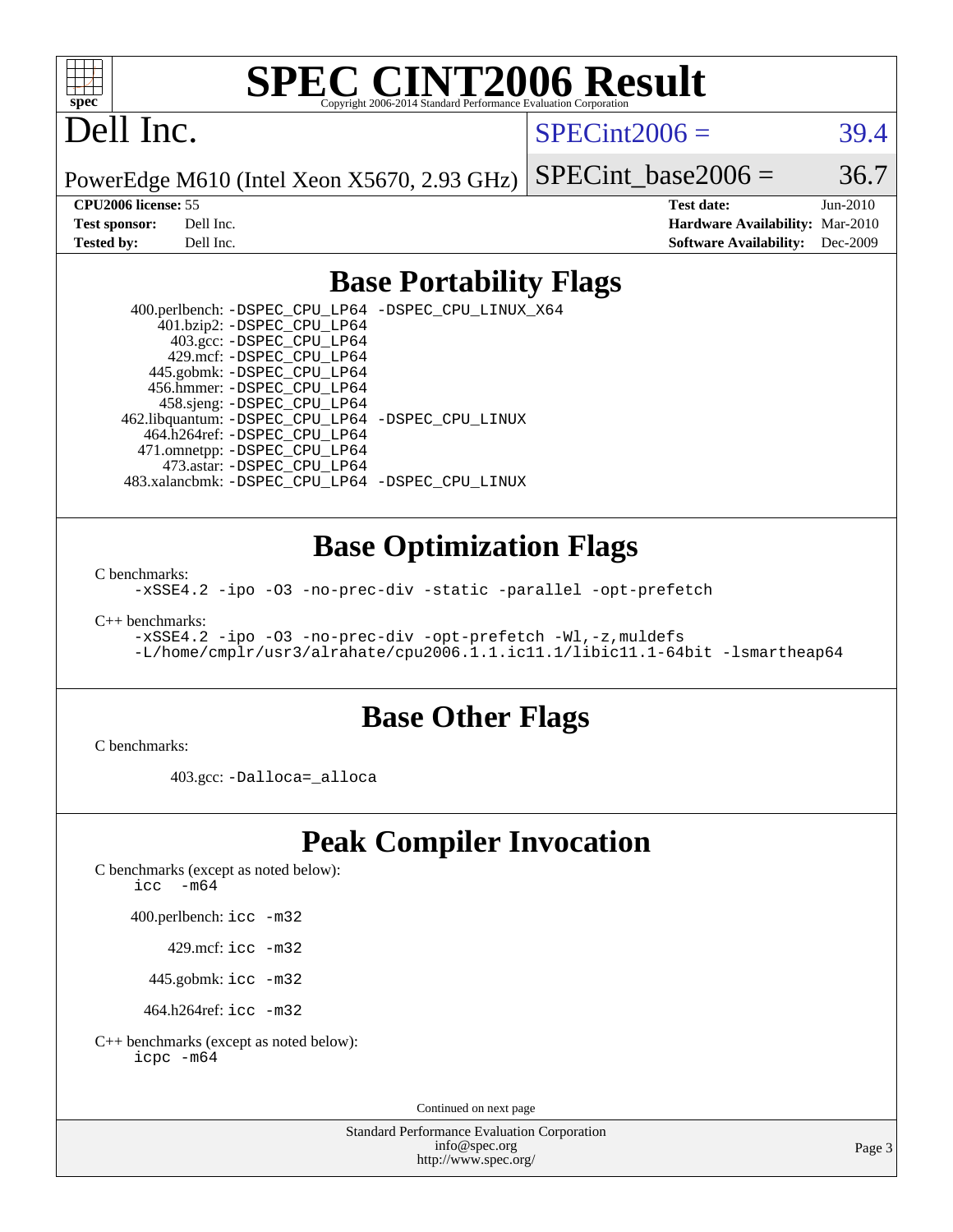# **[SPEC CINT2006 Result](http://www.spec.org/auto/cpu2006/Docs/result-fields.html#SPECCINT2006Result)**

Dell Inc.

 $SPECint2006 = 39.4$  $SPECint2006 = 39.4$ 

PowerEdge M610 (Intel Xeon X5670, 2.93 GHz) SPECint base2006 =  $36.7$ 

**[CPU2006 license:](http://www.spec.org/auto/cpu2006/Docs/result-fields.html#CPU2006license)** 55 **[Test date:](http://www.spec.org/auto/cpu2006/Docs/result-fields.html#Testdate)** Jun-2010 **[Test sponsor:](http://www.spec.org/auto/cpu2006/Docs/result-fields.html#Testsponsor)** Dell Inc. **[Hardware Availability:](http://www.spec.org/auto/cpu2006/Docs/result-fields.html#HardwareAvailability)** Mar-2010 **[Tested by:](http://www.spec.org/auto/cpu2006/Docs/result-fields.html#Testedby)** Dell Inc. **[Software Availability:](http://www.spec.org/auto/cpu2006/Docs/result-fields.html#SoftwareAvailability)** Dec-2009

## **[Peak Compiler Invocation \(Continued\)](http://www.spec.org/auto/cpu2006/Docs/result-fields.html#PeakCompilerInvocation)**

471.omnetpp: [icpc -m32](http://www.spec.org/cpu2006/results/res2010q3/cpu2006-20100719-12596.flags.html#user_peakCXXLD471_omnetpp_intel_icpc_32bit_4e5a5ef1a53fd332b3c49e69c3330699)

### **[Peak Portability Flags](http://www.spec.org/auto/cpu2006/Docs/result-fields.html#PeakPortabilityFlags)**

 400.perlbench: [-DSPEC\\_CPU\\_LINUX\\_IA32](http://www.spec.org/cpu2006/results/res2010q3/cpu2006-20100719-12596.flags.html#b400.perlbench_peakCPORTABILITY_DSPEC_CPU_LINUX_IA32) 401.bzip2: [-DSPEC\\_CPU\\_LP64](http://www.spec.org/cpu2006/results/res2010q3/cpu2006-20100719-12596.flags.html#suite_peakPORTABILITY401_bzip2_DSPEC_CPU_LP64)

 403.gcc: [-DSPEC\\_CPU\\_LP64](http://www.spec.org/cpu2006/results/res2010q3/cpu2006-20100719-12596.flags.html#suite_peakPORTABILITY403_gcc_DSPEC_CPU_LP64) 456.hmmer: [-DSPEC\\_CPU\\_LP64](http://www.spec.org/cpu2006/results/res2010q3/cpu2006-20100719-12596.flags.html#suite_peakPORTABILITY456_hmmer_DSPEC_CPU_LP64) 458.sjeng: [-DSPEC\\_CPU\\_LP64](http://www.spec.org/cpu2006/results/res2010q3/cpu2006-20100719-12596.flags.html#suite_peakPORTABILITY458_sjeng_DSPEC_CPU_LP64) 462.libquantum: [-DSPEC\\_CPU\\_LP64](http://www.spec.org/cpu2006/results/res2010q3/cpu2006-20100719-12596.flags.html#suite_peakPORTABILITY462_libquantum_DSPEC_CPU_LP64) [-DSPEC\\_CPU\\_LINUX](http://www.spec.org/cpu2006/results/res2010q3/cpu2006-20100719-12596.flags.html#b462.libquantum_peakCPORTABILITY_DSPEC_CPU_LINUX) 473.astar: [-DSPEC\\_CPU\\_LP64](http://www.spec.org/cpu2006/results/res2010q3/cpu2006-20100719-12596.flags.html#suite_peakPORTABILITY473_astar_DSPEC_CPU_LP64) 483.xalancbmk: [-DSPEC\\_CPU\\_LP64](http://www.spec.org/cpu2006/results/res2010q3/cpu2006-20100719-12596.flags.html#suite_peakPORTABILITY483_xalancbmk_DSPEC_CPU_LP64) [-DSPEC\\_CPU\\_LINUX](http://www.spec.org/cpu2006/results/res2010q3/cpu2006-20100719-12596.flags.html#b483.xalancbmk_peakCXXPORTABILITY_DSPEC_CPU_LINUX)

## **[Peak Optimization Flags](http://www.spec.org/auto/cpu2006/Docs/result-fields.html#PeakOptimizationFlags)**

[C benchmarks](http://www.spec.org/auto/cpu2006/Docs/result-fields.html#Cbenchmarks):

 400.perlbench: [-xSSE4.2](http://www.spec.org/cpu2006/results/res2010q3/cpu2006-20100719-12596.flags.html#user_peakPASS2_CFLAGSPASS2_LDCFLAGS400_perlbench_f-xSSE42_f91528193cf0b216347adb8b939d4107)(pass 2) [-prof-gen](http://www.spec.org/cpu2006/results/res2010q3/cpu2006-20100719-12596.flags.html#user_peakPASS1_CFLAGSPASS1_LDCFLAGS400_perlbench_prof_gen_e43856698f6ca7b7e442dfd80e94a8fc)(pass 1) [-ipo](http://www.spec.org/cpu2006/results/res2010q3/cpu2006-20100719-12596.flags.html#user_peakPASS2_CFLAGSPASS2_LDCFLAGS400_perlbench_f-ipo)(pass 2) [-O3](http://www.spec.org/cpu2006/results/res2010q3/cpu2006-20100719-12596.flags.html#user_peakPASS2_CFLAGSPASS2_LDCFLAGS400_perlbench_f-O3)(pass 2) [-no-prec-div](http://www.spec.org/cpu2006/results/res2010q3/cpu2006-20100719-12596.flags.html#user_peakPASS2_CFLAGSPASS2_LDCFLAGS400_perlbench_f-no-prec-div)(pass 2) [-static](http://www.spec.org/cpu2006/results/res2010q3/cpu2006-20100719-12596.flags.html#user_peakPASS2_CFLAGSPASS2_LDCFLAGS400_perlbench_f-static)(pass 2) [-prof-use](http://www.spec.org/cpu2006/results/res2010q3/cpu2006-20100719-12596.flags.html#user_peakPASS2_CFLAGSPASS2_LDCFLAGS400_perlbench_prof_use_bccf7792157ff70d64e32fe3e1250b55)(pass 2) [-ansi-alias](http://www.spec.org/cpu2006/results/res2010q3/cpu2006-20100719-12596.flags.html#user_peakCOPTIMIZE400_perlbench_f-ansi-alias) [-opt-prefetch](http://www.spec.org/cpu2006/results/res2010q3/cpu2006-20100719-12596.flags.html#user_peakCOPTIMIZE400_perlbench_f-opt-prefetch) 401.bzip2: [-xSSE4.2](http://www.spec.org/cpu2006/results/res2010q3/cpu2006-20100719-12596.flags.html#user_peakPASS2_CFLAGSPASS2_LDCFLAGS401_bzip2_f-xSSE42_f91528193cf0b216347adb8b939d4107)(pass 2) [-prof-gen](http://www.spec.org/cpu2006/results/res2010q3/cpu2006-20100719-12596.flags.html#user_peakPASS1_CFLAGSPASS1_LDCFLAGS401_bzip2_prof_gen_e43856698f6ca7b7e442dfd80e94a8fc)(pass 1) [-ipo](http://www.spec.org/cpu2006/results/res2010q3/cpu2006-20100719-12596.flags.html#user_peakPASS2_CFLAGSPASS2_LDCFLAGS401_bzip2_f-ipo)(pass 2) [-O3](http://www.spec.org/cpu2006/results/res2010q3/cpu2006-20100719-12596.flags.html#user_peakPASS2_CFLAGSPASS2_LDCFLAGS401_bzip2_f-O3)(pass 2) [-no-prec-div](http://www.spec.org/cpu2006/results/res2010q3/cpu2006-20100719-12596.flags.html#user_peakCOPTIMIZEPASS2_CFLAGSPASS2_LDCFLAGS401_bzip2_f-no-prec-div) [-static](http://www.spec.org/cpu2006/results/res2010q3/cpu2006-20100719-12596.flags.html#user_peakPASS2_CFLAGSPASS2_LDCFLAGS401_bzip2_f-static)(pass 2) [-prof-use](http://www.spec.org/cpu2006/results/res2010q3/cpu2006-20100719-12596.flags.html#user_peakPASS2_CFLAGSPASS2_LDCFLAGS401_bzip2_prof_use_bccf7792157ff70d64e32fe3e1250b55)(pass 2) [-auto-ilp32](http://www.spec.org/cpu2006/results/res2010q3/cpu2006-20100719-12596.flags.html#user_peakCOPTIMIZE401_bzip2_f-auto-ilp32) [-opt-prefetch](http://www.spec.org/cpu2006/results/res2010q3/cpu2006-20100719-12596.flags.html#user_peakCOPTIMIZE401_bzip2_f-opt-prefetch) [-ansi-alias](http://www.spec.org/cpu2006/results/res2010q3/cpu2006-20100719-12596.flags.html#user_peakCOPTIMIZE401_bzip2_f-ansi-alias) 403.gcc: [-xSSE4.2](http://www.spec.org/cpu2006/results/res2010q3/cpu2006-20100719-12596.flags.html#user_peakCOPTIMIZE403_gcc_f-xSSE42_f91528193cf0b216347adb8b939d4107) [-ipo](http://www.spec.org/cpu2006/results/res2010q3/cpu2006-20100719-12596.flags.html#user_peakCOPTIMIZE403_gcc_f-ipo) [-O3](http://www.spec.org/cpu2006/results/res2010q3/cpu2006-20100719-12596.flags.html#user_peakCOPTIMIZE403_gcc_f-O3) [-no-prec-div](http://www.spec.org/cpu2006/results/res2010q3/cpu2006-20100719-12596.flags.html#user_peakCOPTIMIZE403_gcc_f-no-prec-div) [-static](http://www.spec.org/cpu2006/results/res2010q3/cpu2006-20100719-12596.flags.html#user_peakCOPTIMIZE403_gcc_f-static) [-inline-calloc](http://www.spec.org/cpu2006/results/res2010q3/cpu2006-20100719-12596.flags.html#user_peakCOPTIMIZE403_gcc_f-inline-calloc) [-opt-malloc-options=3](http://www.spec.org/cpu2006/results/res2010q3/cpu2006-20100719-12596.flags.html#user_peakCOPTIMIZE403_gcc_f-opt-malloc-options_13ab9b803cf986b4ee62f0a5998c2238) [-auto-ilp32](http://www.spec.org/cpu2006/results/res2010q3/cpu2006-20100719-12596.flags.html#user_peakCOPTIMIZE403_gcc_f-auto-ilp32) 429.mcf: [-xSSE4.2](http://www.spec.org/cpu2006/results/res2010q3/cpu2006-20100719-12596.flags.html#user_peakCOPTIMIZE429_mcf_f-xSSE42_f91528193cf0b216347adb8b939d4107) [-ipo](http://www.spec.org/cpu2006/results/res2010q3/cpu2006-20100719-12596.flags.html#user_peakCOPTIMIZE429_mcf_f-ipo) [-O3](http://www.spec.org/cpu2006/results/res2010q3/cpu2006-20100719-12596.flags.html#user_peakCOPTIMIZE429_mcf_f-O3) [-no-prec-div](http://www.spec.org/cpu2006/results/res2010q3/cpu2006-20100719-12596.flags.html#user_peakCOPTIMIZE429_mcf_f-no-prec-div) [-static](http://www.spec.org/cpu2006/results/res2010q3/cpu2006-20100719-12596.flags.html#user_peakCOPTIMIZE429_mcf_f-static) [-opt-prefetch](http://www.spec.org/cpu2006/results/res2010q3/cpu2006-20100719-12596.flags.html#user_peakCOPTIMIZE429_mcf_f-opt-prefetch) 445.gobmk: [-xSSE4.2](http://www.spec.org/cpu2006/results/res2010q3/cpu2006-20100719-12596.flags.html#user_peakPASS2_CFLAGSPASS2_LDCFLAGS445_gobmk_f-xSSE42_f91528193cf0b216347adb8b939d4107)(pass 2) [-prof-gen](http://www.spec.org/cpu2006/results/res2010q3/cpu2006-20100719-12596.flags.html#user_peakPASS1_CFLAGSPASS1_LDCFLAGS445_gobmk_prof_gen_e43856698f6ca7b7e442dfd80e94a8fc)(pass 1) [-prof-use](http://www.spec.org/cpu2006/results/res2010q3/cpu2006-20100719-12596.flags.html#user_peakPASS2_CFLAGSPASS2_LDCFLAGS445_gobmk_prof_use_bccf7792157ff70d64e32fe3e1250b55)(pass 2) [-O2](http://www.spec.org/cpu2006/results/res2010q3/cpu2006-20100719-12596.flags.html#user_peakCOPTIMIZE445_gobmk_f-O2) [-ipo](http://www.spec.org/cpu2006/results/res2010q3/cpu2006-20100719-12596.flags.html#user_peakCOPTIMIZE445_gobmk_f-ipo) [-no-prec-div](http://www.spec.org/cpu2006/results/res2010q3/cpu2006-20100719-12596.flags.html#user_peakCOPTIMIZE445_gobmk_f-no-prec-div) [-ansi-alias](http://www.spec.org/cpu2006/results/res2010q3/cpu2006-20100719-12596.flags.html#user_peakCOPTIMIZE445_gobmk_f-ansi-alias) 456.hmmer: [-xSSE4.2](http://www.spec.org/cpu2006/results/res2010q3/cpu2006-20100719-12596.flags.html#user_peakCOPTIMIZE456_hmmer_f-xSSE42_f91528193cf0b216347adb8b939d4107) [-ipo](http://www.spec.org/cpu2006/results/res2010q3/cpu2006-20100719-12596.flags.html#user_peakCOPTIMIZE456_hmmer_f-ipo) [-O3](http://www.spec.org/cpu2006/results/res2010q3/cpu2006-20100719-12596.flags.html#user_peakCOPTIMIZE456_hmmer_f-O3) [-no-prec-div](http://www.spec.org/cpu2006/results/res2010q3/cpu2006-20100719-12596.flags.html#user_peakCOPTIMIZE456_hmmer_f-no-prec-div) [-static](http://www.spec.org/cpu2006/results/res2010q3/cpu2006-20100719-12596.flags.html#user_peakCOPTIMIZE456_hmmer_f-static) [-unroll2](http://www.spec.org/cpu2006/results/res2010q3/cpu2006-20100719-12596.flags.html#user_peakCOPTIMIZE456_hmmer_f-unroll_784dae83bebfb236979b41d2422d7ec2) [-ansi-alias](http://www.spec.org/cpu2006/results/res2010q3/cpu2006-20100719-12596.flags.html#user_peakCOPTIMIZE456_hmmer_f-ansi-alias) [-auto-ilp32](http://www.spec.org/cpu2006/results/res2010q3/cpu2006-20100719-12596.flags.html#user_peakCOPTIMIZE456_hmmer_f-auto-ilp32) 458.sjeng: [-xSSE4.2](http://www.spec.org/cpu2006/results/res2010q3/cpu2006-20100719-12596.flags.html#user_peakPASS2_CFLAGSPASS2_LDCFLAGS458_sjeng_f-xSSE42_f91528193cf0b216347adb8b939d4107)(pass 2) [-prof-gen](http://www.spec.org/cpu2006/results/res2010q3/cpu2006-20100719-12596.flags.html#user_peakPASS1_CFLAGSPASS1_LDCFLAGS458_sjeng_prof_gen_e43856698f6ca7b7e442dfd80e94a8fc)(pass 1) [-ipo](http://www.spec.org/cpu2006/results/res2010q3/cpu2006-20100719-12596.flags.html#user_peakPASS2_CFLAGSPASS2_LDCFLAGS458_sjeng_f-ipo)(pass 2) [-O3](http://www.spec.org/cpu2006/results/res2010q3/cpu2006-20100719-12596.flags.html#user_peakPASS2_CFLAGSPASS2_LDCFLAGS458_sjeng_f-O3)(pass 2) [-no-prec-div](http://www.spec.org/cpu2006/results/res2010q3/cpu2006-20100719-12596.flags.html#user_peakPASS2_CFLAGSPASS2_LDCFLAGS458_sjeng_f-no-prec-div)(pass 2) [-static](http://www.spec.org/cpu2006/results/res2010q3/cpu2006-20100719-12596.flags.html#user_peakPASS2_CFLAGSPASS2_LDCFLAGS458_sjeng_f-static)(pass 2) [-prof-use](http://www.spec.org/cpu2006/results/res2010q3/cpu2006-20100719-12596.flags.html#user_peakPASS2_CFLAGSPASS2_LDCFLAGS458_sjeng_prof_use_bccf7792157ff70d64e32fe3e1250b55)(pass 2) [-unroll4](http://www.spec.org/cpu2006/results/res2010q3/cpu2006-20100719-12596.flags.html#user_peakCOPTIMIZE458_sjeng_f-unroll_4e5e4ed65b7fd20bdcd365bec371b81f) 462.libquantum: [-xSSE4.2](http://www.spec.org/cpu2006/results/res2010q3/cpu2006-20100719-12596.flags.html#user_peakCOPTIMIZE462_libquantum_f-xSSE42_f91528193cf0b216347adb8b939d4107) [-ipo](http://www.spec.org/cpu2006/results/res2010q3/cpu2006-20100719-12596.flags.html#user_peakCOPTIMIZE462_libquantum_f-ipo) [-O3](http://www.spec.org/cpu2006/results/res2010q3/cpu2006-20100719-12596.flags.html#user_peakCOPTIMIZE462_libquantum_f-O3) [-no-prec-div](http://www.spec.org/cpu2006/results/res2010q3/cpu2006-20100719-12596.flags.html#user_peakCOPTIMIZE462_libquantum_f-no-prec-div) [-static](http://www.spec.org/cpu2006/results/res2010q3/cpu2006-20100719-12596.flags.html#user_peakCOPTIMIZE462_libquantum_f-static) [-parallel](http://www.spec.org/cpu2006/results/res2010q3/cpu2006-20100719-12596.flags.html#user_peakCOPTIMIZE462_libquantum_f-parallel) [-opt-prefetch](http://www.spec.org/cpu2006/results/res2010q3/cpu2006-20100719-12596.flags.html#user_peakCOPTIMIZE462_libquantum_f-opt-prefetch) [-par-schedule-static=32768](http://www.spec.org/cpu2006/results/res2010q3/cpu2006-20100719-12596.flags.html#user_peakCOPTIMIZE462_libquantum_f-par-schedule_9386bcd99ba64e99ee01d1aafefddd14) [-ansi-alias](http://www.spec.org/cpu2006/results/res2010q3/cpu2006-20100719-12596.flags.html#user_peakCOPTIMIZE462_libquantum_f-ansi-alias) 464.h264ref: [-xSSE4.2](http://www.spec.org/cpu2006/results/res2010q3/cpu2006-20100719-12596.flags.html#user_peakPASS2_CFLAGSPASS2_LDCFLAGS464_h264ref_f-xSSE42_f91528193cf0b216347adb8b939d4107)(pass 2) [-prof-gen](http://www.spec.org/cpu2006/results/res2010q3/cpu2006-20100719-12596.flags.html#user_peakPASS1_CFLAGSPASS1_LDCFLAGS464_h264ref_prof_gen_e43856698f6ca7b7e442dfd80e94a8fc)(pass 1) [-ipo](http://www.spec.org/cpu2006/results/res2010q3/cpu2006-20100719-12596.flags.html#user_peakPASS2_CFLAGSPASS2_LDCFLAGS464_h264ref_f-ipo)(pass 2) [-O3](http://www.spec.org/cpu2006/results/res2010q3/cpu2006-20100719-12596.flags.html#user_peakPASS2_CFLAGSPASS2_LDCFLAGS464_h264ref_f-O3)(pass 2) [-no-prec-div](http://www.spec.org/cpu2006/results/res2010q3/cpu2006-20100719-12596.flags.html#user_peakPASS2_CFLAGSPASS2_LDCFLAGS464_h264ref_f-no-prec-div)(pass 2) [-static](http://www.spec.org/cpu2006/results/res2010q3/cpu2006-20100719-12596.flags.html#user_peakPASS2_CFLAGSPASS2_LDCFLAGS464_h264ref_f-static)(pass 2) [-prof-use](http://www.spec.org/cpu2006/results/res2010q3/cpu2006-20100719-12596.flags.html#user_peakPASS2_CFLAGSPASS2_LDCFLAGS464_h264ref_prof_use_bccf7792157ff70d64e32fe3e1250b55)(pass 2) [-unroll2](http://www.spec.org/cpu2006/results/res2010q3/cpu2006-20100719-12596.flags.html#user_peakCOPTIMIZE464_h264ref_f-unroll_784dae83bebfb236979b41d2422d7ec2) [-ansi-alias](http://www.spec.org/cpu2006/results/res2010q3/cpu2006-20100719-12596.flags.html#user_peakCOPTIMIZE464_h264ref_f-ansi-alias)

Continued on next page

Standard Performance Evaluation Corporation [info@spec.org](mailto:info@spec.org) <http://www.spec.org/>